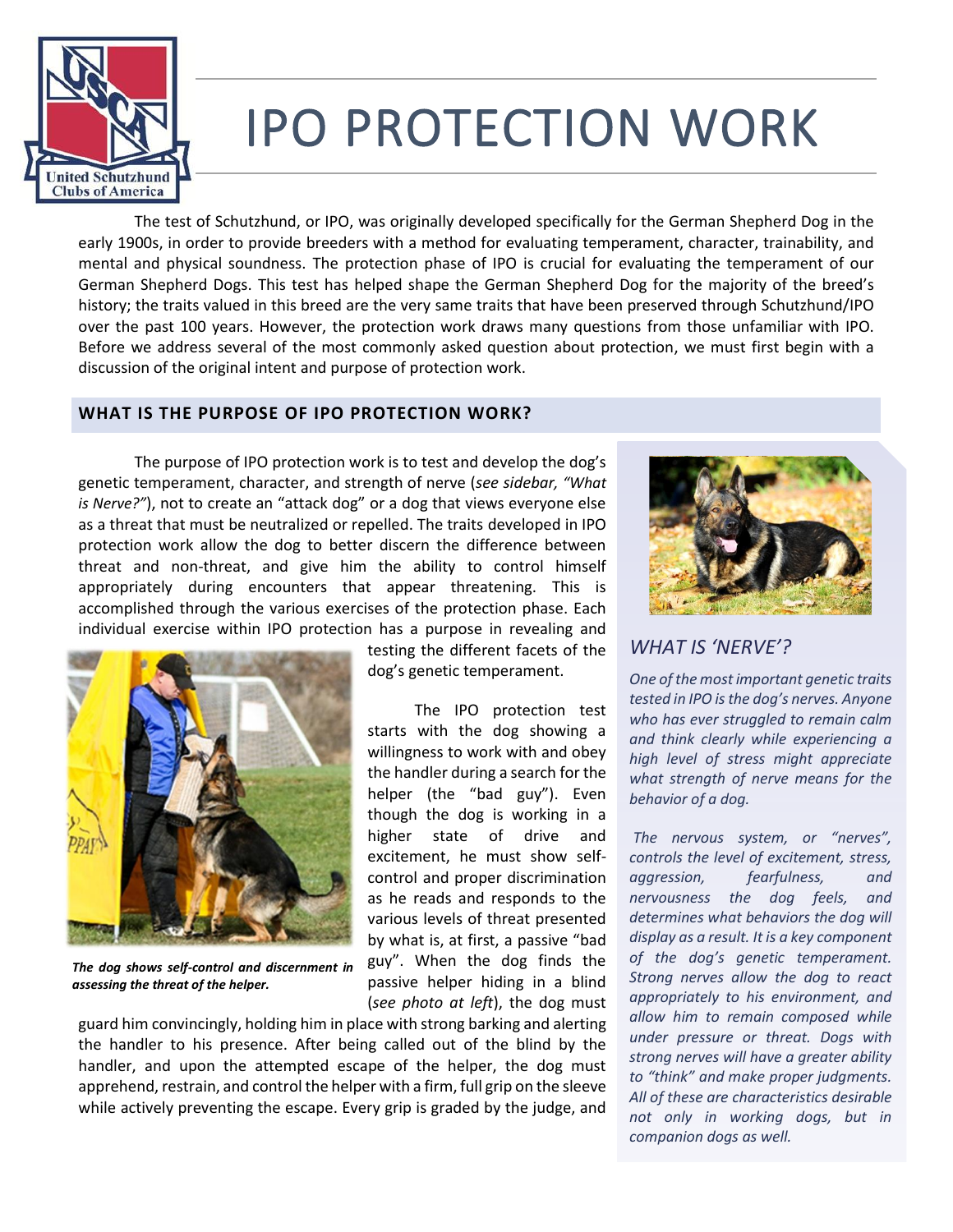reflects the courage, nerves, and temperament of the dog (*see sidebar: "Why A Full Grip?"*). Once the helper submits (stops moving and attacking) and the handler commands the dog to "out", the dog must let go immediately. The dog will revert to guarding again, as the helper is once again passive. This demonstrates the proper assessment of the situation and the proper response by the dog, as well as showing his self-control and power.

After only a few seconds of guarding, the helper attacks the dog. The dog must escalate to meet an attack from the helper, firmly and convincingly defending himself and his handler. The helper pressures the dog with the stick hits (with a padded stick) in order to reveal the dog's courage and commitment under threat, and to reveal the dog's composure and strength of character during the attack. This is followed by yet another "out" at the handler's command once the helper submits; this exercise demonstrates the dog's ability to think under pressure and to continue to respond appropriately to the helper's escalation and de-escalation of aggression.



*The side transport*

The side and back transports reveal the dog's ability to remain alert to a potential threat, but obedient to the handler. The dog must remain clear in his job of escorting the passive helper, without engaging the helper unless he attacks the dog or handler.

The long attack at the end of protection tests the dog's courage and commitment while repelling yet another attack from the helper, this

time at great distance from the handler; this further tests the dog's temperament, nerve, and courage. When the helper de-escalates the aggression and becomes passive, the dog must reassess the situation and respond appropriately, releasing at his handler's command and continuing to guard the helper until the handler arrives.

Unlike in "attack training", in IPO the dog's genetic temperament and mental stability are being tested with every exercise. The dog is expected to remain clear, courageous, powerful, engaged, and obedient throughout the entire protection phase. IPO protection work, when done properly, demonstrates a stable dog and reinforces the dog's genetic judgment of knowing when to bite, and when not to bite. IPO protection work should create dogs that are confident, stable, and reliable.



## *WHY A FULL GRIP?*

*A full grip is a genetic trait in German Shepherd Dogs, and is part of their heritage as a herding dog. A full, calm grip was required to subdue and control stubborn sheep without harming them. A hectic or partial grip, on the other hand, could hurt the sheep and incite a struggle.*

*In IPO, each grip should be full and calm, because this type of grip is the most controlling, and reflects the temperament and strong nerves of the dog. The purpose of the grip is to control and subdue the "bad guy", not to 'attack', injure, or maim him. Additionally, the calm grip indicates confidence and strong nerves, and is tested during the stick hits. Here, a weaker dog will lose its composure under stress, and may shift, weaken, or even release its grip. A strong dog is unfazed.*

#### **DOES PROTECTION TRAINING CREATE AN AGGRESSIVE DOG?**

IPO is designed to continually test the genetic nerves, temperament, and stability of the dog, not to make a dog 'aggressive'. A dog with a weak temperament will often perceive a threat very quickly when no threat exists, or become very easily excited, overstimulated, and nervous. This dog cannot think as clearly, and responds fearfully and/or aggressively even when the situation does not call for it, and this is the opposite of what is desired in a dog